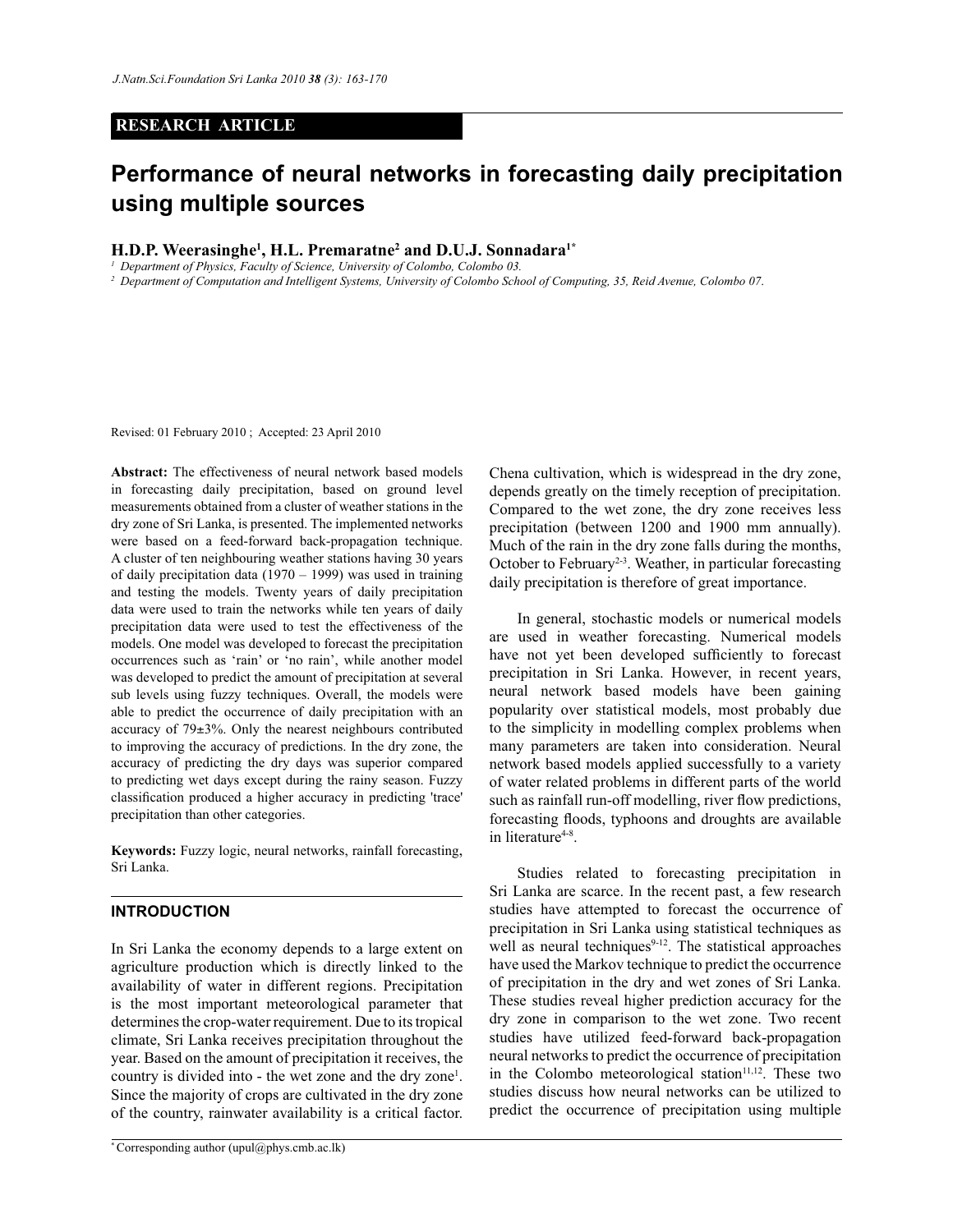input parameters such as precipitation, humidity, wind, temperature, etc.

 Since the variability in daily precipitation is high, it is quite interesting to study how the neighbouring stations assist in strengthening the forecasts. Although there are many published research studies based on neural network models to forecast precipitation in different geographical regions, only one study was found in the literature related to forecasting precipitation using multiple point sources, which was applied to the Hong -Kong region $13$ . The main focus of this work was to study how the precipitation records available at a cluster of weather stations can be combined to forecast precipitation in a selected station.

## **METHODS AND MATERIALS**

*Data classification*: The precipitation data used in this study was obtained from the Department of Meteorology Sri Lanka. The data sample consists of daily precipitation data pertaining to a cluster of 10 weather stations in the dry zone. Spatial interpolation was found to be not effective for the dry zone when the aerial distance is greater than  $110 \text{ km}^{14}$ . Thus, the stations in the study area were selected such that the aerial distance is less than 115 km from the centre of the cluster. For each station, 30 years of data recorded during the period 1970 to 1999 were utilized. Due to the lack of a dense precipitation gauge network within the study area as well as not having reliable continuous data records at least during the training period, the number of stations was restricted to 10. Figure 1 shows the geographical locations of the selected cluster of weather stations.

 The highest number of missing monthly data records was for Nochchiyagama followed by Mannar and Mihintale (see Table 1). The number of missing daily precipitation measurements in the available data records

was very low (less than 2%). To minimize the influence of the missing daily values in the data set, average values computed from previous years' data were used.

 First, the daily precipitation measurements were transformed to formats that could be used to train the neural network models. For the precipitation occurrence model, a wet day was defined as a day in which a total precipitation depth for 24 h from 12 am exceeds or was equal to 0.3 mm, which is the amount lost due to evaporation. Any day which had a precipitation depth below 0.3 mm was considered as a dry day.

 The input values to the network for precipitation occurrence was classified according to the definition given below.

$$
X_{t} = \begin{cases} 0, & \text{if } R_{t} < 0.3 \text{ mm} \\ 1, & \text{if } R_{t} \ge 0.3 \text{ mm} \end{cases}
$$

where  $R_t$  is the precipitation depth of the  $t^{th}$  day and  $X_t$ is the corresponding input value to the network. Thus, the precipitation occurrences during the past 3 days are either 0 (dry) or 1 (wet). The output of the first model is the target days' precipitation occurrence.

 The precipitation occurrence model has a limitation since it can only predict whether a given day is a wet day or a dry day (two possibilities). However, in agriculture, it would be useful if one can classify the level of wetness. Thus, a second model was developed by incorporating the precipitation level of the following day. The days having precipitation depths greater than 0.3 mm were further classified into 4 categories namely, Trace, Light, Moderate and Heavy<sup>13</sup>. Table 2 illustrates the selected boundary values (range) for each class. The boundary values were selected by studying the precipitation distributions in the study area so that precipitation values could be distributed reasonably well between the selected classes.

**Table 1:** Longitude, latitude and altitude of the selected weather stations together with the available number of months with precipitation records and the percentage of missing daily precipitation values

| Station           | Longitude | Latitude | Altitude       | Monthly | Missing       |
|-------------------|-----------|----------|----------------|---------|---------------|
|                   | (E)       | (N)      | (m)            | records | $\frac{0}{0}$ |
| Anuradhapura      | 80.38     | 8.33     | 93             | 360     | 1.0           |
| Nachchaduwa       | 80.47     | 8.25     | 16             | 353     | 0.6           |
| Mihintale         | 80.52     | 8.35     | 16             | 317     | 0.5           |
| Nochchiyagama     | 80.20     | 8.27     | 16             | 283     | 0.5           |
| Maha Illuppallama | 80.47     | 8.12     | 138            | 357     | 0.8           |
| Maradankadawala   | 80.57     | 8.13     | 137            | 341     | 0.5           |
| Vavuniya          | 80.50     | 8.75     | 106            | 336     | 1.9           |
| Puttalam          | 79.83     | 8.03     | $\overline{2}$ | 360     | 0.6           |
| Mannar            | 79.92     | 8.98     | 4              | 313     | 1.5           |
| Trincomalee       | 81.25     | 8.58     | 79             | 358     | 1.2           |

**Source:** Department of Meteorology, Sri Lanka.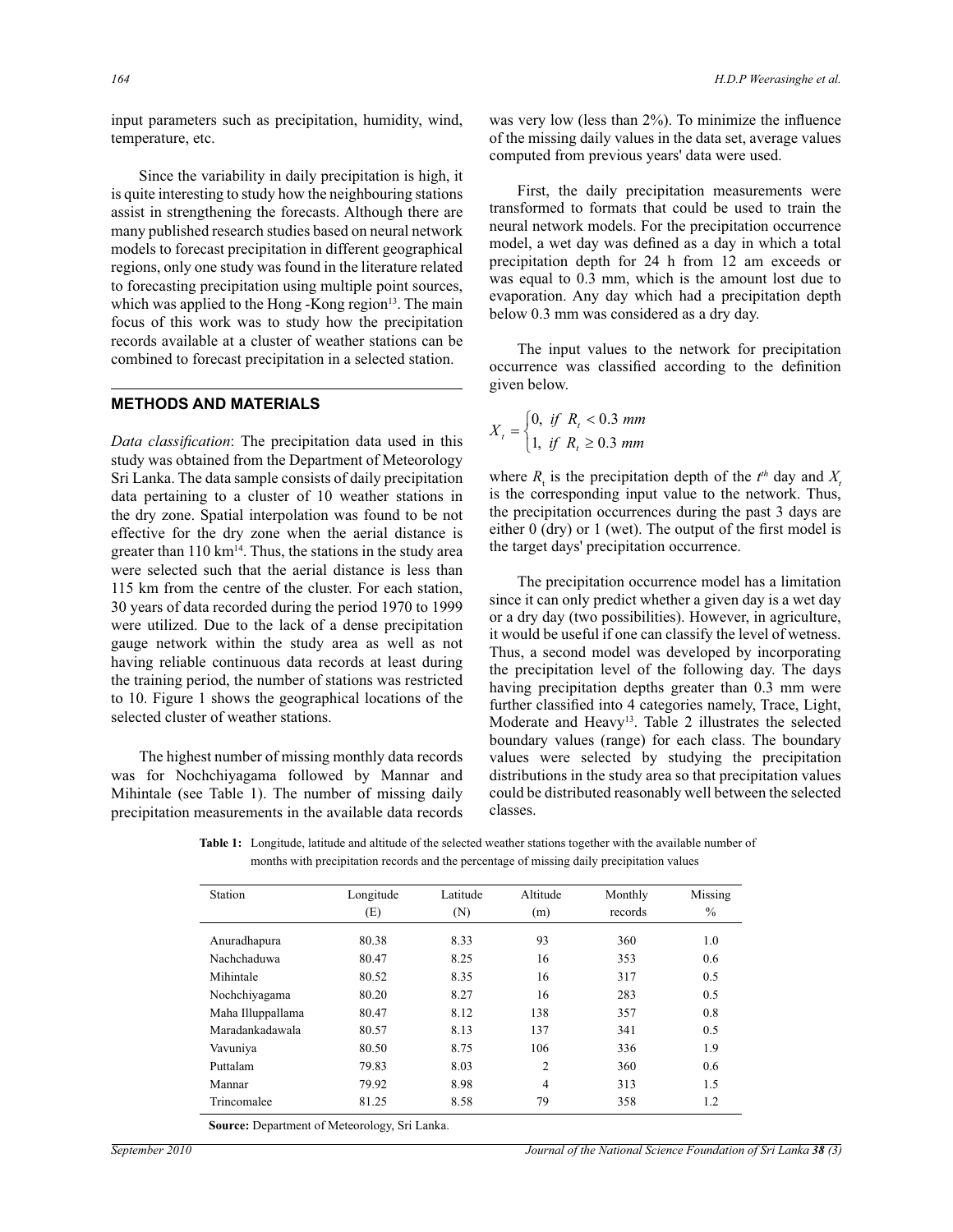For simplicity, the trapezoidal membership function was applied for the fuzzy classification. The expressions for the 4 membership functions are shown below.

| Trace | $=\begin{cases} 1 \\ (2.0-R_i)/0.2 \\ 0 \end{cases}$                                                                                                                                | If $0.3 < R_{\iota} \leq 1.8$<br>If $1.8 \le R_i \le 2.0$<br>otherwise                       |
|-------|-------------------------------------------------------------------------------------------------------------------------------------------------------------------------------------|----------------------------------------------------------------------------------------------|
| Light | $= \begin{cases} 1 & y \neq 0 \text{ and } y = 0.5 \\ (R_t - 1.8) / 0.2 & If 1.8 < R_t \leq 2.0 \\ (5.7 - R_t) / 0.2 & If 5.5 < R_t \leq 5.7 \end{cases}$                           | $If 2.0 < R_i \leq 5.5$<br>otherwise                                                         |
|       | Moderate $= \begin{cases} 1 & \text{if } 5.1 < R_t \leq 10. \\ (R_t - 5.5) / 0.2 & \text{if } 5.5 < R_t \leq 5.7 \\ (17.0 - R_t) / 0.7 & \text{if } 16.3 < R_t \leq 17 \end{cases}$ | If $5.7 < R$ <sub>I</sub> $\leq 16.3$<br>If $16.3 < R$ <sub>I</sub> $\leq 17.0$<br>otherwise |
|       | Heavy $= \begin{cases} 1 & \text{if } R_l > 17 \\ (R_l - 16.3) / 0.7 & \text{if } 16.3 < R_l \le 17 \\ 0 & \text{otherwise} \end{cases}$                                            | If $R_i > 17$<br>otherwise                                                                   |

Graphical representation of the fuzzy membership functions are shown in Figure 2.

 To verify whether the following day is a dry day or a wet day, the model requires precipitation values of 3 previous consecutive days. The occurrence of rain on the following day and the level of rain (if wet) can be obtained as the output of the fuzzy model.

**Table 2:** Fuzzy classification levels

*Model development*: A feed-forward back-propagation neural network was used to implement the models<sup>15</sup>. Since there are 10 separate weather stations in the cluster, it was important to investigate the optimum number of nearby stations which influence the weather in any given station. In order to find this, precipitation data of all 10 stations were taken as inputs and then they were omitted one by one based on the distance to the station which is under investigation.

 The results showed that distant stations do not contribute to the prediction success rate. In fact, consideration of the stations that are far tends to reduce the accuracy of forecast. The best overall performance was obtained when 3 nearby stations were considered. Therefore, the 3 neighbour model was selected as the best configuration to implement the neural network. Table 3 shows the names of the stations and the corresponding 3 nearest neighbours.

 Using the Markovian assumption, for each station the precipitation occurrence of the past 3 days in the 3 neighbouring stations and the station under study was used as inputs to predict the following day precipitation occurrence (i.e. whether the following day is a dry day or a wet day). The precipitation data was converted to 1s and 0s according to the criterion discussed earlier. Thus, the corresponding network outputs are the precipitation occurrences of the following day; given as 0 for a dry day and 1 for a wet day.

 Several neural network architectures were tested and it was found that the 12-11-1 (input layer – hidden layer – output layer) architecture showed the best performance.

| Fuzzy class | Trace             | Light              | Moderate                   | Heavy    |
|-------------|-------------------|--------------------|----------------------------|----------|
| Range (mm)  | $0.3 < R \le 1.9$ | $1.9 < R \leq 5.6$ | $5.6 < R_{\rm g} \le 16.7$ | R > 16.7 |

**Table 3:** Stations under study and their nearest neighbours

| Station under study         | Nearest neighbours                                                                          |
|-----------------------------|---------------------------------------------------------------------------------------------|
| Anuradhapura[1]             | Mihintale <sup>[3]</sup> , Nachchaduwa <sup>[2]</sup> , Nochchiyagama <sup>[4]</sup>        |
| Nachchaduwa <sup>[2]</sup>  | Maradankadawala[6], Maha Illuppallama[5], Mihintale[3]                                      |
| Mihintale <sup>[3]</sup>    | Nachchaduwa[2], Anuradhapura[1], Maradankadawala[6]                                         |
| Nochchiyagama[4]            | Anuradhapura[1], Nachchaduwa[2], Mihintale[3]                                               |
| Maha Illuppallama[5]        | Nachchaduwa <sup>[2]</sup> , Mihintale <sup>[3]</sup> , Maradankadawala <sup>[6]</sup>      |
| Maradankadawala[6]          | Nachchaduwa[2], Mihintale[3], Maha Illuppallama[5]                                          |
| Vavuniya[7]                 | Mannar <sup>[9]</sup> , Mihintale <sup>[3]</sup> , Anuradhapura <sup>[1]</sup>              |
| Puttalam[8]                 | Nachchaduwa <sup>[2]</sup> , Anuradhapura <sup>[1]</sup> , Maha Illuppallama <sup>[5]</sup> |
| Mannar <sup>[9]</sup>       | Vavuniya[7], Anuradhapura[1], Nochchiyagama[4]                                              |
| Trincomalee <sup>[10]</sup> | Vavuniya[7], Mihintale[3], Nachchaduwa[2]                                                   |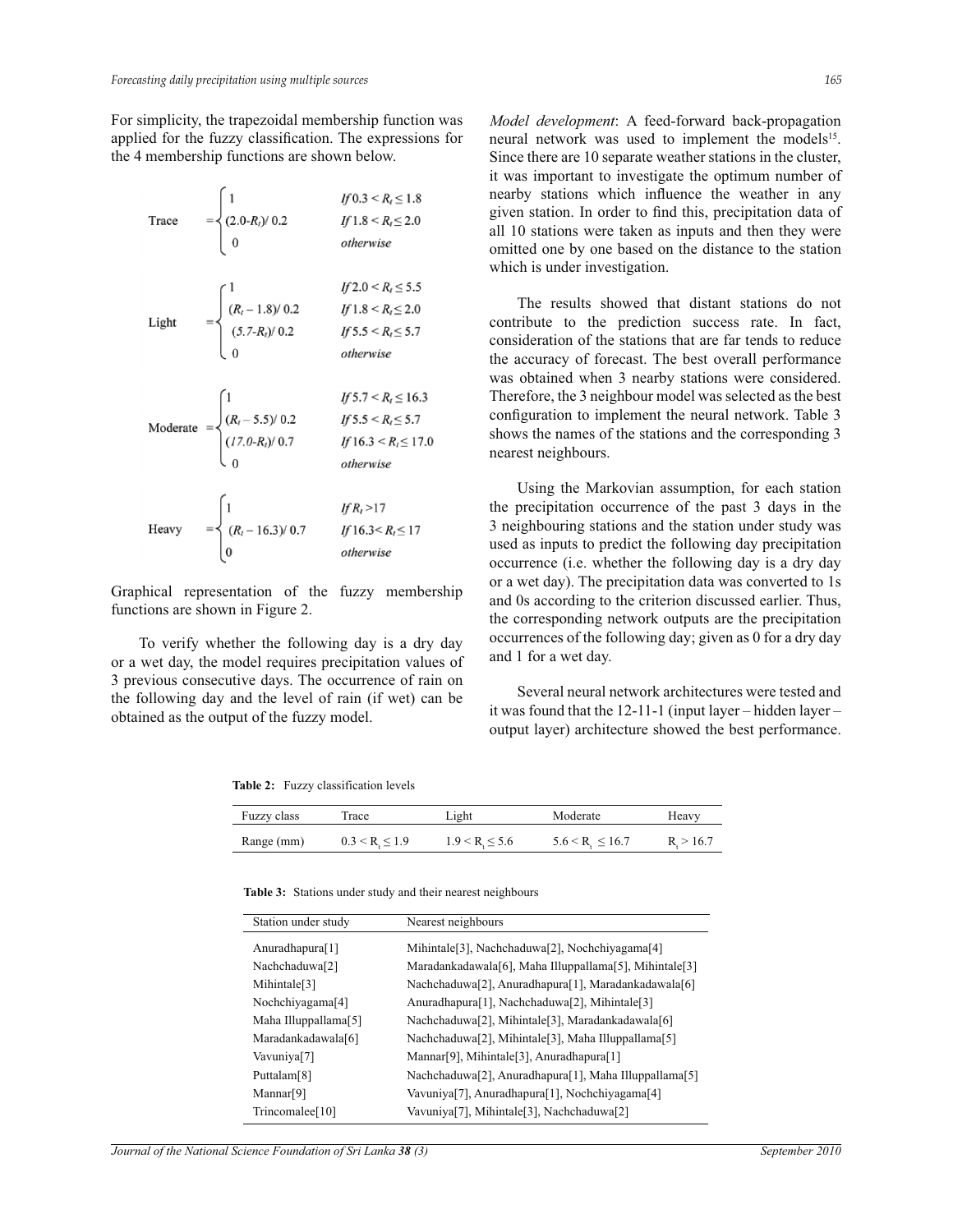Hence, it was chosen to implement the final model. A graphical interpretation of the network structure is represented in Figure 3. The only difference in the fuzzy classification model was the number of neurons in the output layer which was expanded to 5 representing the states - Nil, Trace, Light, Moderate and Heavy. Thus, the 12-11-5 architecture was adopted for the fuzzy classification model.

 The network was trained using 20 years of daily precipitation data as inputs. The 'Tansig' transfer function was used for the first layer and the 'Purelin' function was used for the second layer. The default back-propagation network training function, 'Trainlm' was used for error adjustment. The neural network model implementation and training was carried out using Matlab neural network toolbox.

 If the network is over-trained it will be trained to noise in the data set and not for the actual patterns. Therefore, the correct number of epochs has to be used during the training. A predetermined number of epochs was considered and the performance of the network was checked with early stopping. This process was carried out several times. During the training period, a limit of 150 epochs and a mean square error of 10-3 were set.

 Testing was done using 10 years of daily precipitation data which was not used in the training phase. The testing data set was also converted into 1 and 0 to define the wet and dry days respectively. The prediction success rate was defined as,

$$
Success rate = \frac{X_c}{X_{tot}} \times 100\%
$$

where  $X_c$  is the number of correct predictions and  $X_{tot}$  is the total number of predictions.

The accuracy of the network was tested using the root mean square (RMS) error defined as,

$$
RMS\ error = \sqrt{\frac{1}{n} \sum_{i=1}^{n} \left[ \left( X_p \right)_i - \left( X_e \right)_i \right]^2}
$$

where  $X_{\text{p}}$  and  $X_{\text{e}}$  represent the predicted and expected or actual output, respectively, and *n* is the total number of predictions.

 Since the dry zone receives significantly more precipitation during the second inter-monsoon season and the North-East monsoon season than the other days, the network was separately trained to forecast the occurrence of monsoon precipitation by selecting only the months from November to February.

# **RESULTS AND DISCUSSION**

#### **Precipitation occurrence**

Table 4 gives the summary of the network prediction success rates for precipitation occurrences over the entire 10 year period starting from January 1, 1990 and ending on December 31, 1999. As discussed in the previous section, the three neighbour architectures which require 12 inputs (status of past 3 days' precipitation in 4 stations) to forecast the status of a given day was used. Approximately 3,500 forecasts were made for each of the stations. The number of wet days in the data sample varied from 16% in Mannar to 28% in Maha Illuppallama. Data shows that most of the wet days are clustered around the months October, November and December which are in the second inter-monsoon season and the early part of the North-East monsoon season. The forecasting accuracy for Nochchiyagama which had the most number of missing

 Station Overall RMS Dry Wet Dry spells Wet spells  $\%$  error  $\%$   $\%$  (days) (days) Anuradhapura 79.7 0.45 90.3 51.3 5.7 2.5 Nachchaduwa 83.6 0.41 91.0 46.5 7.9 2.1 Mihintale 72.8 0.52 87.4 48.5 6.6 2.1 Nochchiyagama 82.4 0.42 91.3 47.1 7.2 2.3 Maha Illuppallama 77.5 0.47 89.2 47.8 5.4 2.4 Maradankadawala 80.9 0.44 88.3 57.1 6.4 2.2 Vavuniya 74.1 0.51 86.5 50.1 6.0 2.3 Puttalam 78.4 0.46 91.7 40.7 5.6 2.3 Mannar 77.2 0.48 92.3 41.2 8.1 2.1

Trincomalee 79.3 0.46 90.9 46.5 5.8 2.3

**Table 4:** Overall prediction success rates together with RMS error, prediction success rates for dry days, prediction success rates for wet days, average length of dry spells and average length of wet spells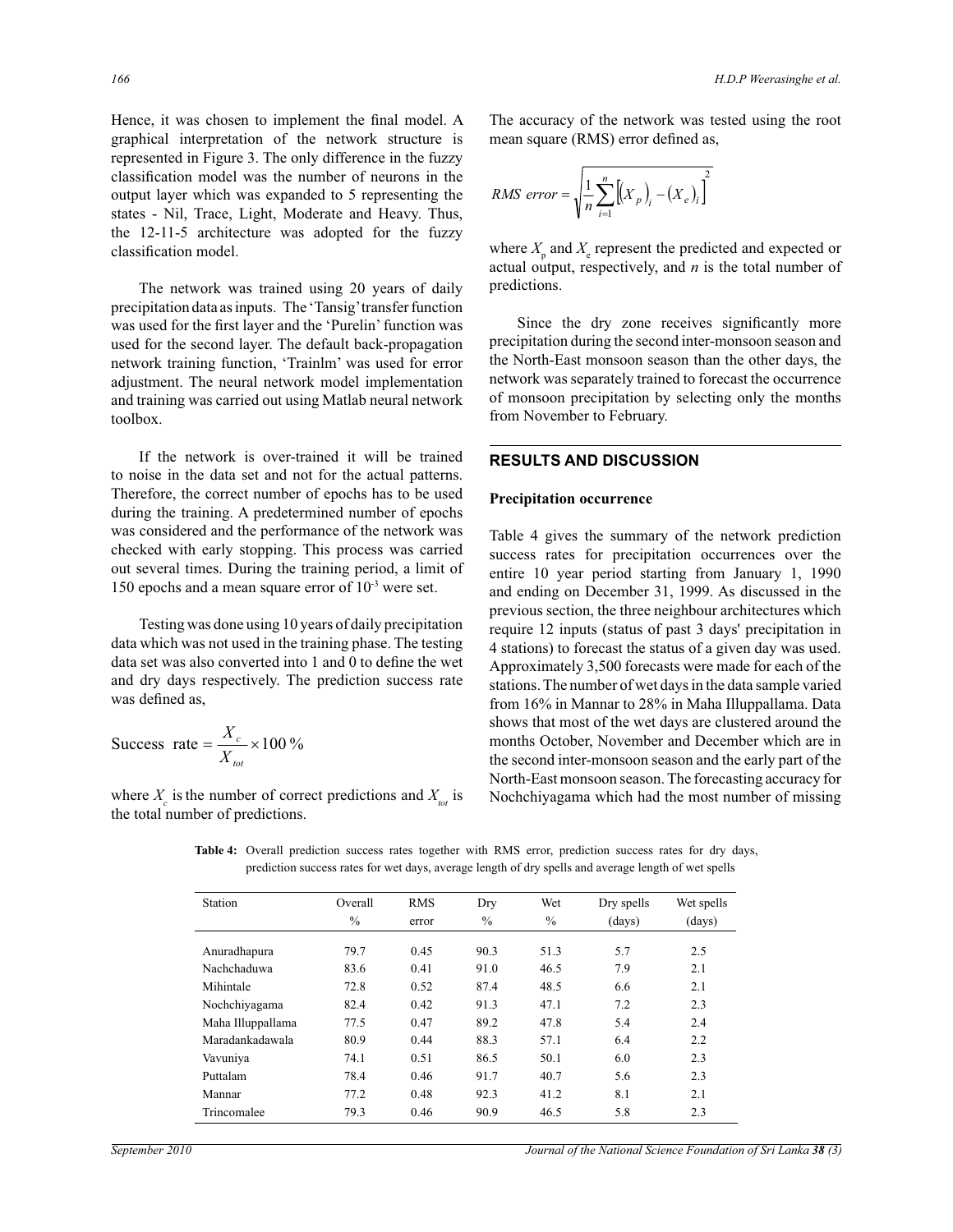monthly records (in the training period as well as in the testing period) compared to other stations in the cluster performed quite well. An average forecasting accuracy of 79**±**3% was seen for all stations. The three forecasts for the stations, Nachchaduwa, Nochchiyagama and Maradankadawala showed accuracies of over 80%. The performance for the stations in the outer boundary of the cluster (Vavuniya, Puttalam, Mannar and Trincomalee) was comparable to the stations in the centre of the cluster. For these two classes of stations, the average forecasting accuracy differs by only 2% which is not very significant. The overall RMS error of the network was found to be 0.46.

 When the prediction success rates of dry days and wet days were analyzed separately, a notable difference was seen – prediction of dry days showed a superior accuracy compared to the prediction of wet days. On average, the accuracy of predicting a dry day was  $90\pm2\%$  while the same for wet day was  $48\pm5\%$ . The higher accuracy and the lower variation in predicting dry days indicate a tendency of long dry spells in all stations in the study area. Closer inspection showed that wet spells are short and are scattered throughout the dataset except during the wet season of the dry zone. The average length of dry spells and the average length of wet spells are 6.5 days and 2.3 days, respectively.

 In Figure 4, the correlation between the prediction success rates for wet and dry days is shown. Although the data has a fair amount of scatter, in general, the dry and wet prediction success rates are negativelycorrelated giving rise to a situation where stations that have high prediction accuracy for dry days perform less accurately in predicting wet days. Overall, for the dry zone, if the network prediction is a dry day, there is a 90% chance that it will be indeed a day without rain. If the network prediction is a wet day, there is only a 50%

chance of raining on that day. However, this accuracy has a tendency to vary especially during the second intermonsoon season and North-East monsoon seasons due to the change in the dry and wet spell patterns. Thus, if the network is trained for the general pattern seen throughout the year, the accuracy of the network may suffer.

#### **Monsoon season**

In order to study the effectiveness of the network in predicting occurrence of daily precipitation during the wet season in which the dry zone receives most of its rain, the network was separately trained for the period from November to February. Table 5 shows the accuracy obtained through this model.

 It can be clearly seen that the accuracy achieved for predicting the dry and wet days are similar now. The average accuracy of predicting dry days and wet days are 71% and 74%, respectively, i.e., accuracy in predicting wet days is slightly higher than the accuracy in predicting dry days during this season. The overall prediction accuracy of the model is 72±2%. Since the chance of wet spells occurring is not low, the model is now able to predict the occurrence of wet days with a reasonable success. This is supported by the estimated length of dry and wet spells. Compared to the year round observations given earlier, the length of wet spells is now longer (2.8 days) and the length of dry spells is shorter (5.1 days). In addition, the percentage of wet days has increased from an average of 23±4% to 33±5%. Thus, the prediction accuracies are higher. In Figure 5 the correlation between the lengths of dry spells against the percentage of wet days is shown for all seasons and for the wet season separately. As expected, the data show a clear negative correlation between the two parameters.

 Unlike in the previous case, the data show no correlation between the prediction accuracies of dry and

| Station           | Overall<br>$\frac{0}{0}$ | Dry<br>$\frac{0}{0}$ | Wet<br>$\frac{0}{0}$ | Dry spells<br>(days) | Wet spells<br>(days) |
|-------------------|--------------------------|----------------------|----------------------|----------------------|----------------------|
| Anuradhapura      | 75.6                     | 75.8                 | 75.4                 | 4.4                  | 3.1                  |
| Nachchaduwa       | 72.6                     | 70.6                 | 78.5                 | 6.0                  | 2.5                  |
| Mihintale         | 70.0                     | 64.5                 | 76.0                 | 4.9                  | 2.4                  |
| Nochchiyagama     | 74.3                     | 75.1                 | 72.0                 | 6.2                  | 2.8                  |
| Maha Illuppallama | 73.0                     | 71.2                 | 76.0                 | 4.5                  | 3.2                  |
| Maradankadawala   | 69.8                     | 70.6                 | 68.1                 | 4.8                  | 2.6                  |
| Vavuniya          | 73.9                     | 69.7                 | 79.0                 | 4.9                  | 2.9                  |
| Puttalam          | 71.6                     | 71.0                 | 72.6                 | 4.7                  | 2.7                  |
| Mannar            | 72.6                     | 69.2                 | 77.1                 | 6.0                  | 2.5                  |
| Trincomalee       | 68.4                     | 68.1                 | 69.0                 | 4.1                  | 2.9                  |

**Table 5:** Prediction success rates for the North-East monsoon season with the length of the dry and wet spells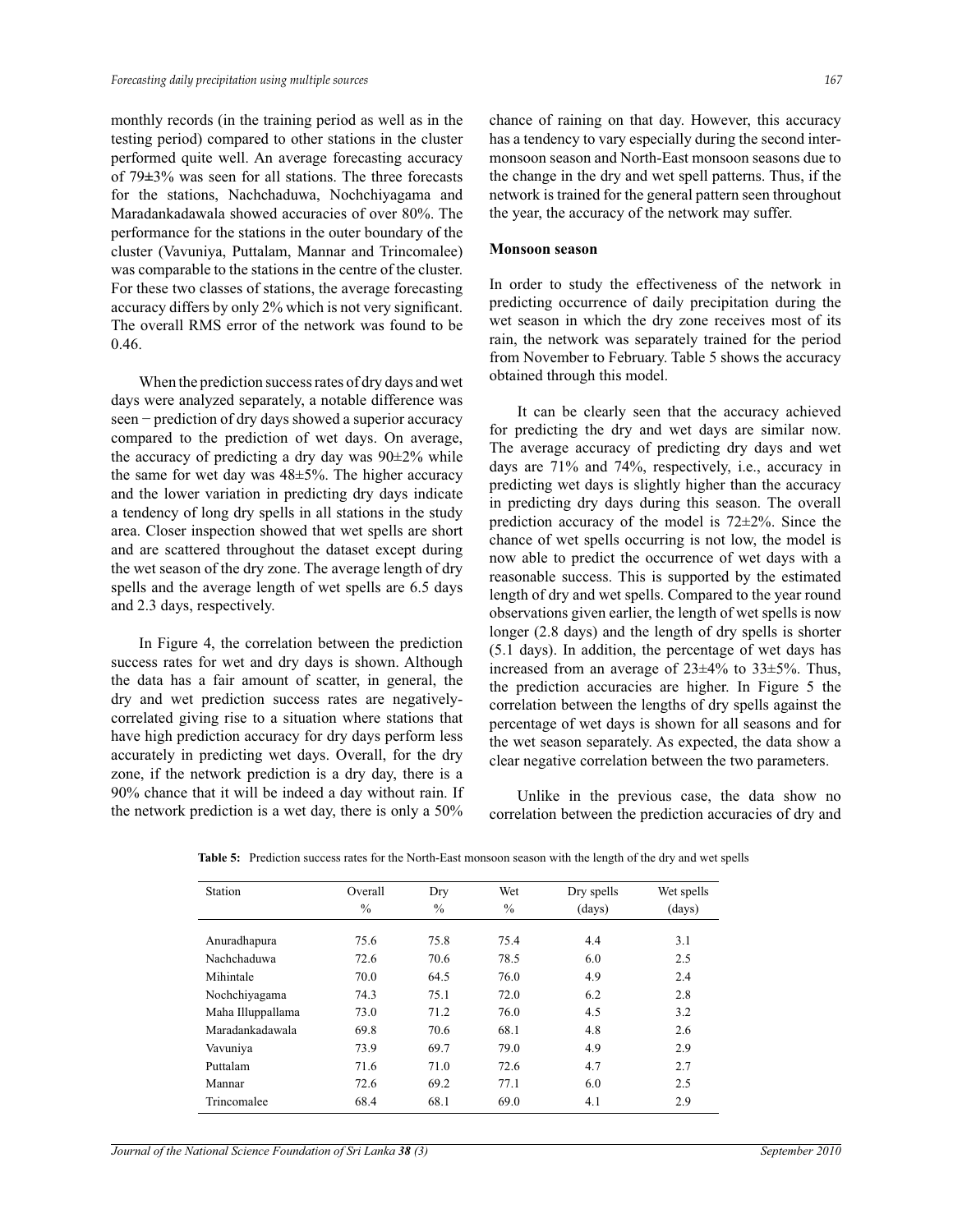

**Figure 1:** Geographical locations of the selected weather stations **Figure 2:** Fuzzy membership functions







**Figure 3:** The one-day-ahead neural network model **Figure 4:** Correlation between prediction success rates for wet and dry days. The line is the best fit to the data. Data points are marked with the corresponding station number



**Figure 5:** Correlation between length of dry spells and percentage of wet days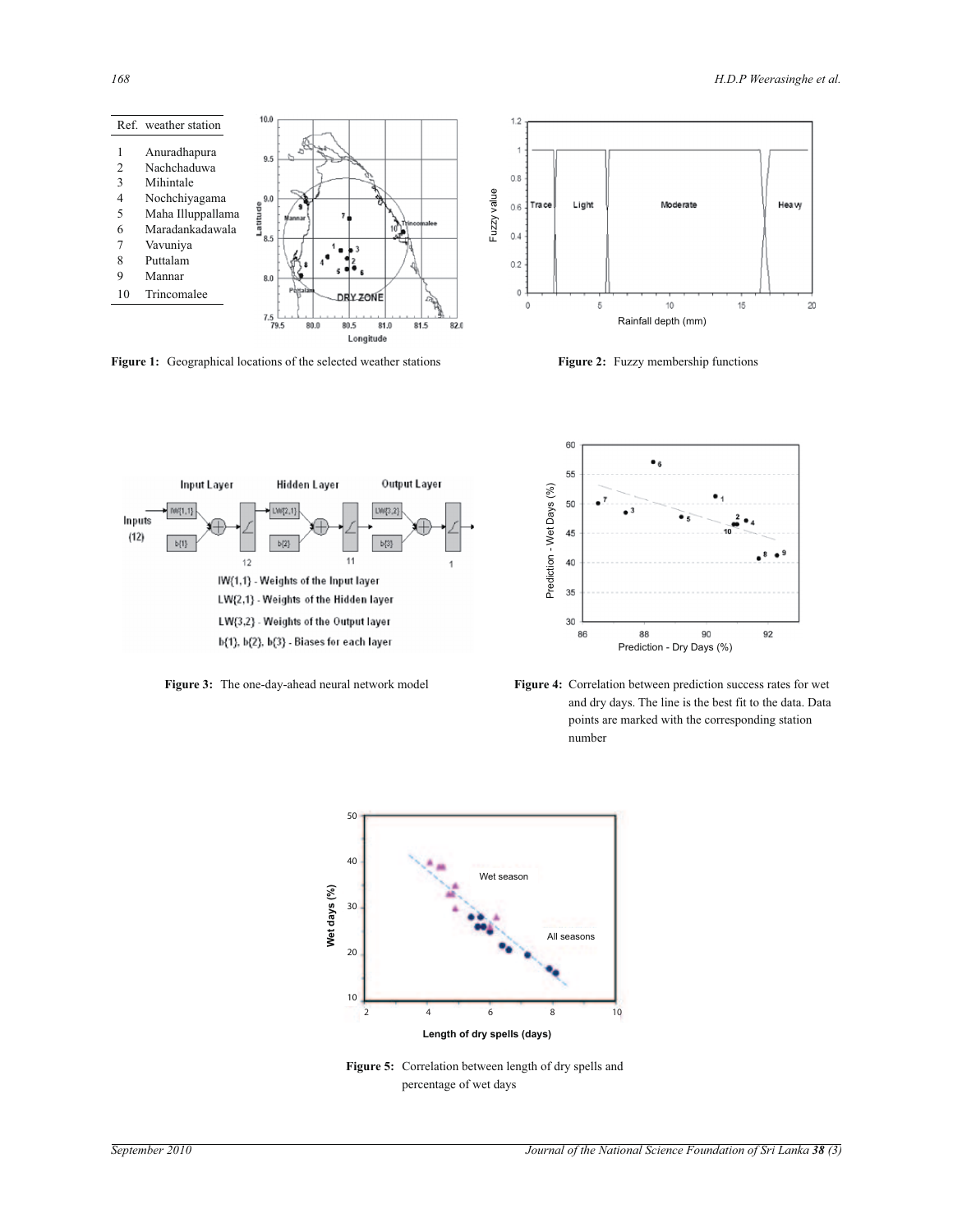wet days. The highest disparity between the wet and dry predictions was observed for Mihintale (over 10%). No clear difference in the performance was seen for stations well within the cluster or the outskirts of the cluster. Thus, it is clear from the study that if there are randomly scattered dry and wet days without long spells, the model accuracy for predicting daily occurrence of precipitation reduces.

### **Fuzzy classification model**

The fuzzy classification model was developed to predict the level of rain that one can expect on any given day. Since the previously discussed models can predict the occurrence of precipitation, the fuzzy model can be used to estimate the depth of precipitation if the day is a wet day. To test this model, all cases leading to a rainfall depth below 0.3 mm were omitted from the input data set and the rest of the data were classified into four different classes - Trace, Light, Moderate and Heavy (Table 6).

 It should be noted that due to the fuzzy classification, in certain instances, there is a tendency of a prediction satisfying two classes at the same time (when the precipitation falls within the shared areas between boundaries of classes). The overall prediction accuracy of the model varies between 73% and 87%. However, when the accuracies among the sub-classes are compared, it can be seen that the class 'Trace' shows very high accuracy whereas the accuracies for all other classes are quite poor. One reason for this could be the nature of the data set in the dry zone where most of the days are either dry days or days with very little rain (Trace). Therefore, in the training process the network may be biased towards trace values; hence the high accuracy. In addition, since we have omitted the depth information from the input dataset where the model is totally dependent only on the

pattern of dry and wet days, the model may lack vital information that is required to predict higher levels of precipitation. This is one of the limitations in the present implementation of the fuzzy classification model.

## **CONCLUSION**

The prediction of a highly variable event such as precipitation occurrence based only on ground level information is an extremely difficult task. However, in this work we have shown that neural network models using a cluster of weather stations in the dry zone of Sri Lanka can be applied with reasonable success in predicting daily precipitation.

 The dataset had missing monthly records in all stations. However, the number of missing daily precipitation measurements in the available data records was less than 2% for all stations. Average precipitation values estimated from the previous years were used to fill the gaps in the daily records. The results of the models indicate that there is no dependency on the missing values at any of the stations or the location of the stations within the cluster.

 The main objective of this work was to test the effectiveness of neural networks in predicting the precipitation occurrence using multiple sources. The results show that in the dry zone, neural networks using information from the nearest neighbours are highly effective in predicting the occurrence of dry days compared to wet days. When there are seasons in precipitation, higher accuracies can be obtained in the prediction of wet days if the model can be trained for each season separately.

|  |  |  |  |  | <b>Table 6:</b> Prediction success rates for the fuzzy classification model |  |
|--|--|--|--|--|-----------------------------------------------------------------------------|--|
|--|--|--|--|--|-----------------------------------------------------------------------------|--|

| Station           | Overall<br>$\%$ | Trace<br>$\%$ | Light<br>$\frac{0}{0}$ | Moderate<br>$\frac{0}{0}$ | Heavy<br>$\frac{0}{0}$ |
|-------------------|-----------------|---------------|------------------------|---------------------------|------------------------|
|                   |                 |               |                        |                           |                        |
| Anuradhapura      | 74.8            | 86.7          | 18.2                   | 28.2                      | 35.5                   |
| Nachchaduwa       | 87.1            | 98.6          | 18.3                   | 22.2                      | 21.9                   |
| Mihintale         | 73.5            | 95.0          | 16.3                   | 18.2                      | 21.0                   |
| Nochchiyagama     | 86.0            | 98.1          | 09.8                   | 35.0                      | 33.2                   |
| Maha Illuppallama | 79.9            | 96.1          | 07.9                   | 15.7                      | 36.1                   |
| Maradankadawala   | 82.9            | 96.0          | 23.6                   | 18.8                      | 28.3                   |
| Vavuniya          | 75.8            | 92.9          | 18.3                   | 21.5                      | 23.3                   |
| Puttalam          | 82.8            | 95.2          | 22.6                   | 24.4                      | 31.0                   |
| Mannar            | 78.8            | 95.0          | 12.9                   | 22.0                      | 26.4                   |
| Trincomalee       | 81.6            | 94.8          | 19.8                   | 26.0                      | 29.4                   |